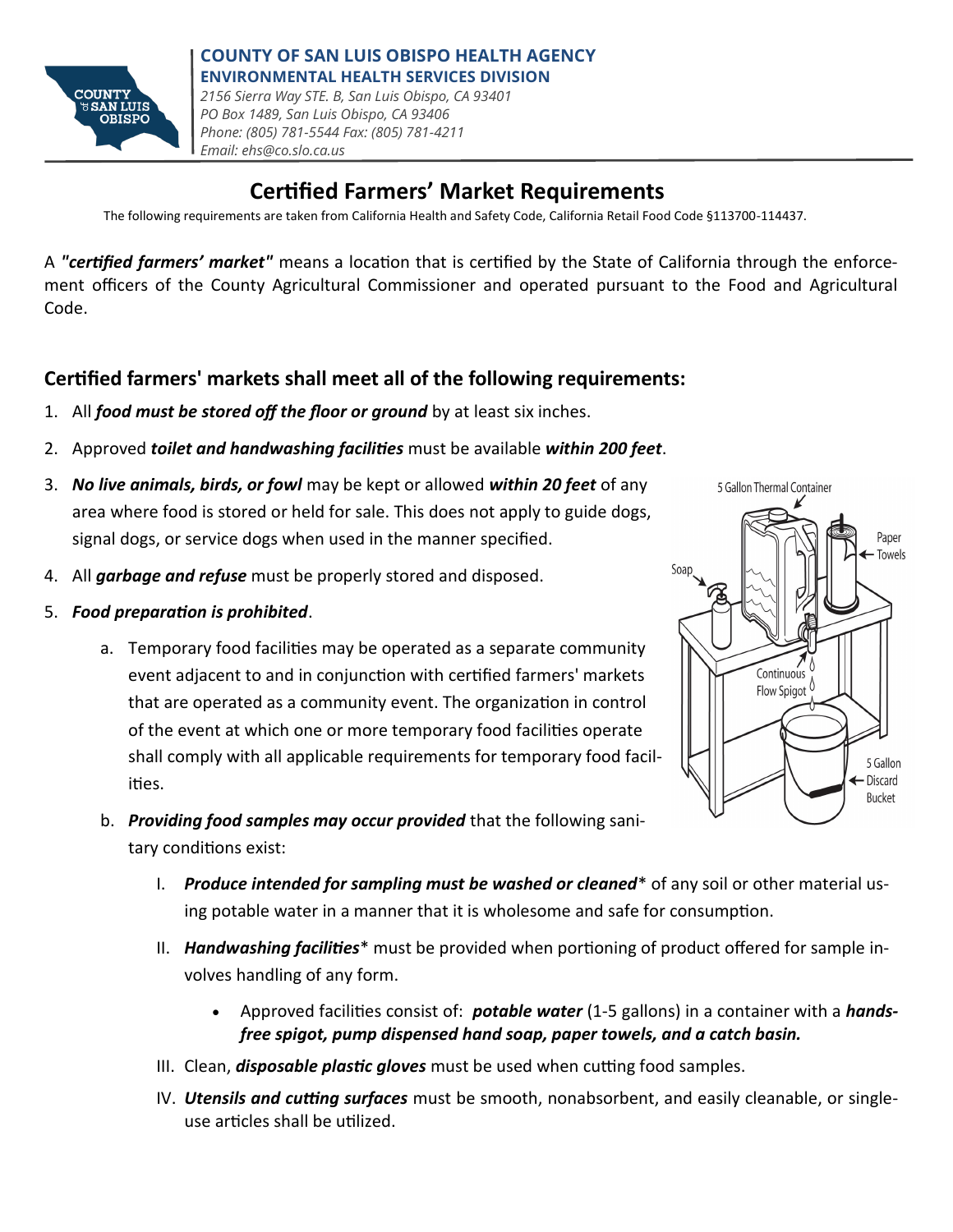- V. Utensils and cutting surfaces must be *sanitized\** before and between uses using a 100 ppm bleach water solution (*2 teaspoons bleach per gallon water*).
- VI. Samples must be kept in *approved, clean, covered* containers.
- VII. *Potentially hazardous food samples* must be maintained at or *below 45°F* and shall be disposed of within two hours after cutting.
- VIII.All food *samples* must be *distributed* in an *approved, sanitary manner*.
	- The method of dispensing must not result in potential contamination of the food product
	- No hand contact by the consumer
- IX. *Disposal of wastewater* must be into a sanitary sewer.

\*\***The Farmers' Market manager may choose to provide communal facilities for produce washing, handwashing, and utensil/equipment sanitizing. Communal facilities must be located within 30' of each farmer intending to provide cut or portioned food samples. When communal facilities are not provided, the farmer intending to serve cut samples must ensure that all of the above requirements are met or sampling will be prohibited.** 

#### **Raw Shell Eggs, Storage and Display without Refrigeration**

#### *Raw shell eggs may be stored and displayed without refrigeration if all of the following conditions are met:*

- 1. The eggs were produced by poultry owned by the seller and collected on the seller's property.
- 2. The eggs are not placed in direct sunlight during storage or display.
- 3. Retail egg containers are prominently labeled "refrigerate after purchase" or the seller posts a conspicuous sign advising consumers that the eggs are to be refrigerated as soon as practical after purchase.
- 4. Retail egg containers are conspicuously identified as to the date of the pack.
- 5. The eggs have been cleaned and sanitized.
- 6. The eggs are not checked, cracked, or broken.
- 7. Any eggs that are stored and displayed at temperatures of 90°F or below and that are unsold after four days from the date of pack shall be stored and displayed at an ambient temperature of 45°F or below, diverted to pasteurization, or destroyed in a manner approved by the enforcement agency.
- 8. Any eggs that are stored and displayed at temperatures above 90°F that are unsold after four days from the date of pack shall be diverted to pasteurization or destroyed in a manner approved by the enforcement agency.

## **SEE FOLLOWING PAGE FOR SAMPLING PROCEDURE CHECKLIST**